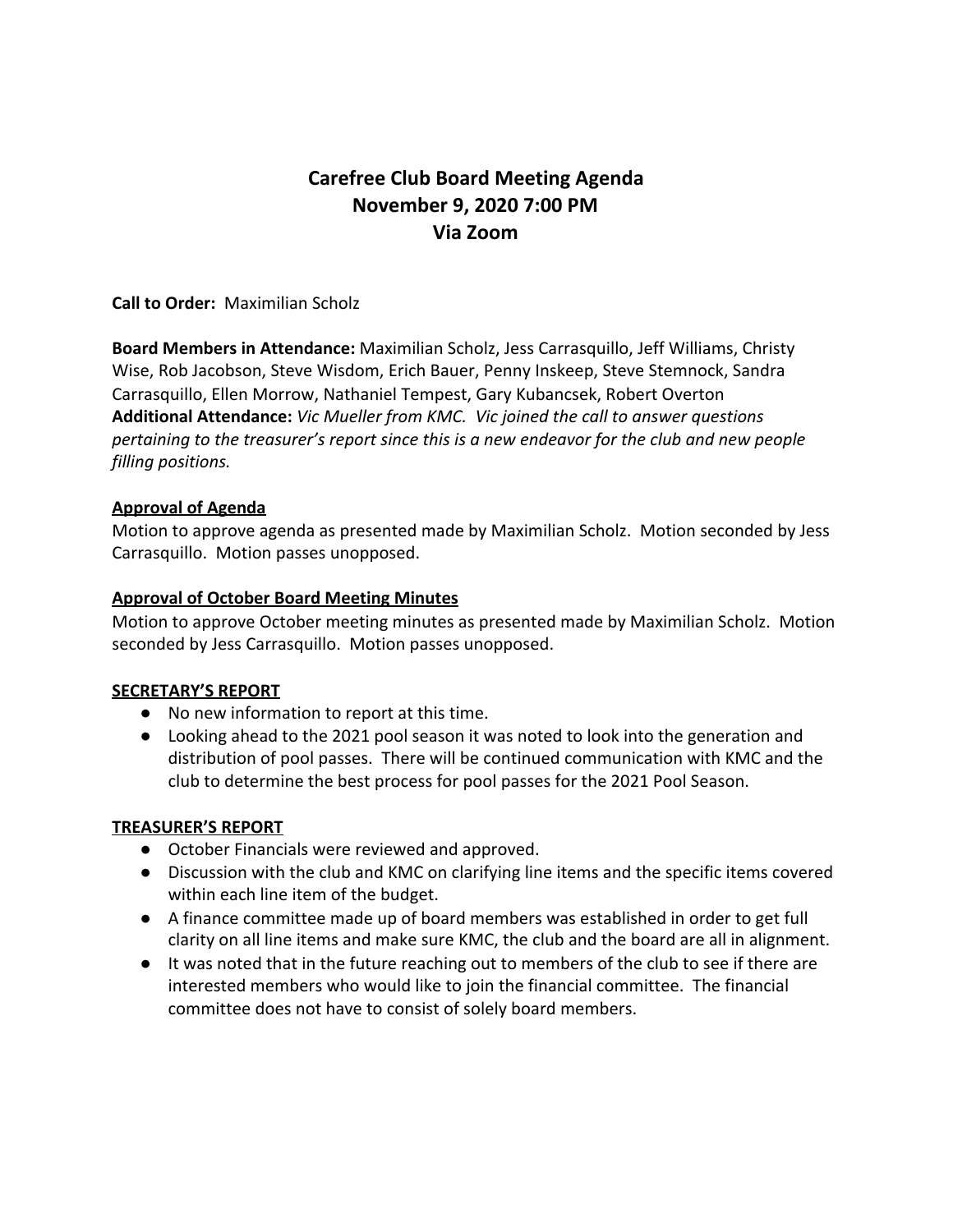# **COMMITTEE REPORTING**

# **POOL**:

● No information to report due to season closure.

# **GROUNDS:**

● No new information to report due to low season.

# **NEWSLETTER:**

- The board is seeking out an interested Carefree club member to take over the newsletter responsibilities.
- It was recommended to have Erich Bauer send out information to club members to see if any interested parties would take over the newsletter.

# **ACTIVITIES:**

- Emily Stage Myers shared the most recent run down of all the great events that have occurred at Carefree.
- Looking ahead there will be a holiday light and decorating contest, possible food truck event, kids craft day, yoga, blood drive, craftathon, crochet and knit, genealogy, plant swap spring fitness challenge, garage sale, outdoor and hiking club, and more foam parties.
- If any residents have other cool, fun ideas email Emily Stage Myers or message her on facebook.

# **WEB:**

● No new information at this time.

# **CLUBHOUSE:**

● No new information at this time.

# **WELCOME TEAM:**

- The last Welcome meeting was a success.
- New committee chairs will be taking over for Teri since Teri and Phil will be moving to Florida.

# **OLD BUSINESS**

Motion to discuss old business made by Maximilian Scholz. No old business brought up for discussion. Motion passes unopposed.

# **New Business**

Motion to discuss new business made by Maximilian Scholz. No new business brought up for discussion. Motion passes unopposed.

# **Motion to Adjourn**

Motion to adjourn meeting made by Maximilian Scholz. Motion seconded by Jess Carrasquillo. Motion passes unopposed.